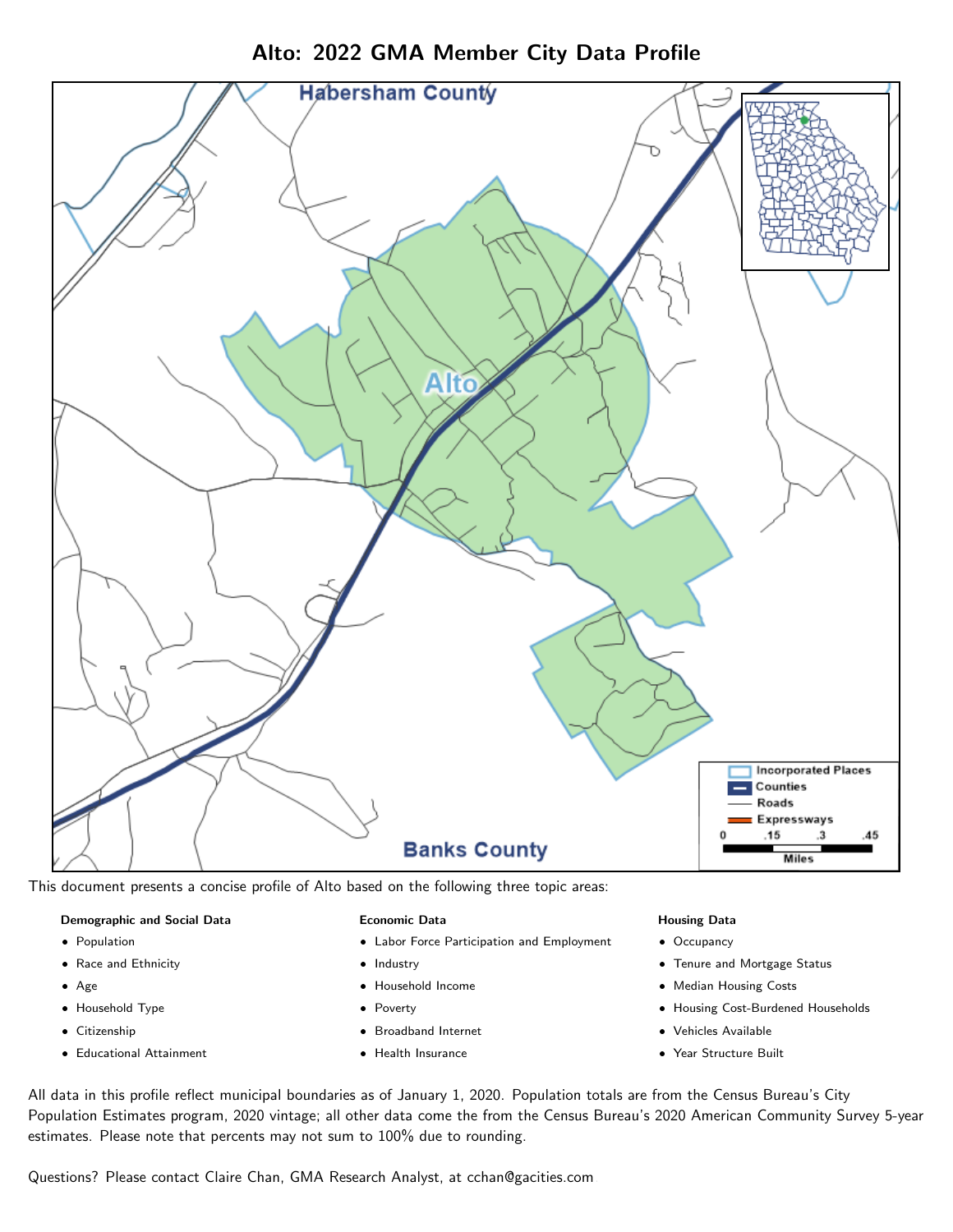# Alto: Demographic and Social



0% 2% 4% 6% 8% Male **Female** 8% 6% 4% 2% 85 and over 80-84 75-79 70-74 65-69 60-64 55-59 50-54 45-49 40-44 35-39 30-34 25-29 20-24 15-19  $10-14$ 5-9 Under 5

**Citizenship** 

Age



Race and Ethnicity



Source: U.S. Census Bureau, City Population Estimates, 2020 vintage Source: American Community Survey, 2020 5-year estimates, table B03002

## Household Type



Source: American Community Survey, 2020 5-year estimates, table B01001 Source: American Community Survey, 2020 5-year estimates, table B11001

#### Educational Attainment



Source: American Community Survey, 2020 5-year estimates, table B05002 Source: American Community Survey, 2020 5-year estimates, table B15002

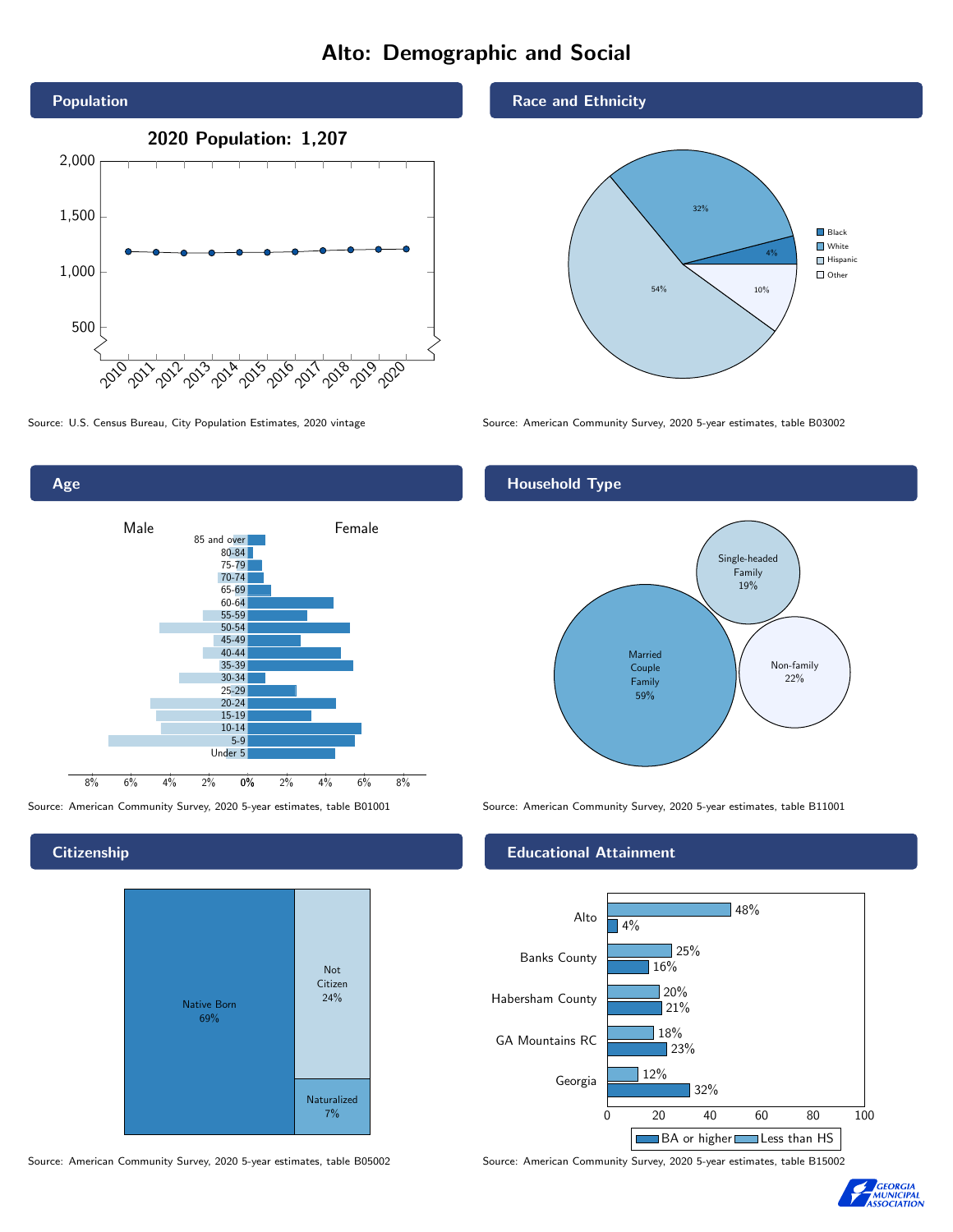## Alto: Economic







Source: American Community Survey, 2020 5-year estimates, table B23001 Note: Unemployment rate is based upon the civilian labor force.

#### Industry

| Agriculture, forestry, fishing and hunting, and mining      | 5%    |
|-------------------------------------------------------------|-------|
| Construction                                                | 13%   |
| Manufacturing                                               | 44%   |
| <b>Wholesale Trade</b>                                      | $1\%$ |
| Retail Trade                                                | 6%    |
| Transportation and warehousing, and utilities               | 3%    |
| Information                                                 | $1\%$ |
| Finance and insurance, real estate, rental, leasing         | $1\%$ |
| Professional, scientific, mgt, administrative, waste mgt    | 7%    |
| Educational services, and health care and social assistance | 11%   |
| Arts, entertainment, recreation, accommodation, food        | 3%    |
| service                                                     |       |
| Other services, except public administration                | 3%    |
| Public administration                                       | $1\%$ |

Source: American Community Survey, 2020 5-year estimates, table C24030



Source: American Community Survey, 2020 5-year estimates, tables B19013 and B19025 Source: American Community Survey, 2020 5-year estimates, table B17010

Broadband Internet No 30% Yes 70%

#### Health Insurance



Source: American Community Survey, 2020 5-year estimates, table B28002 Source: American Community Survey, 2020 5-year estimates, table B18135